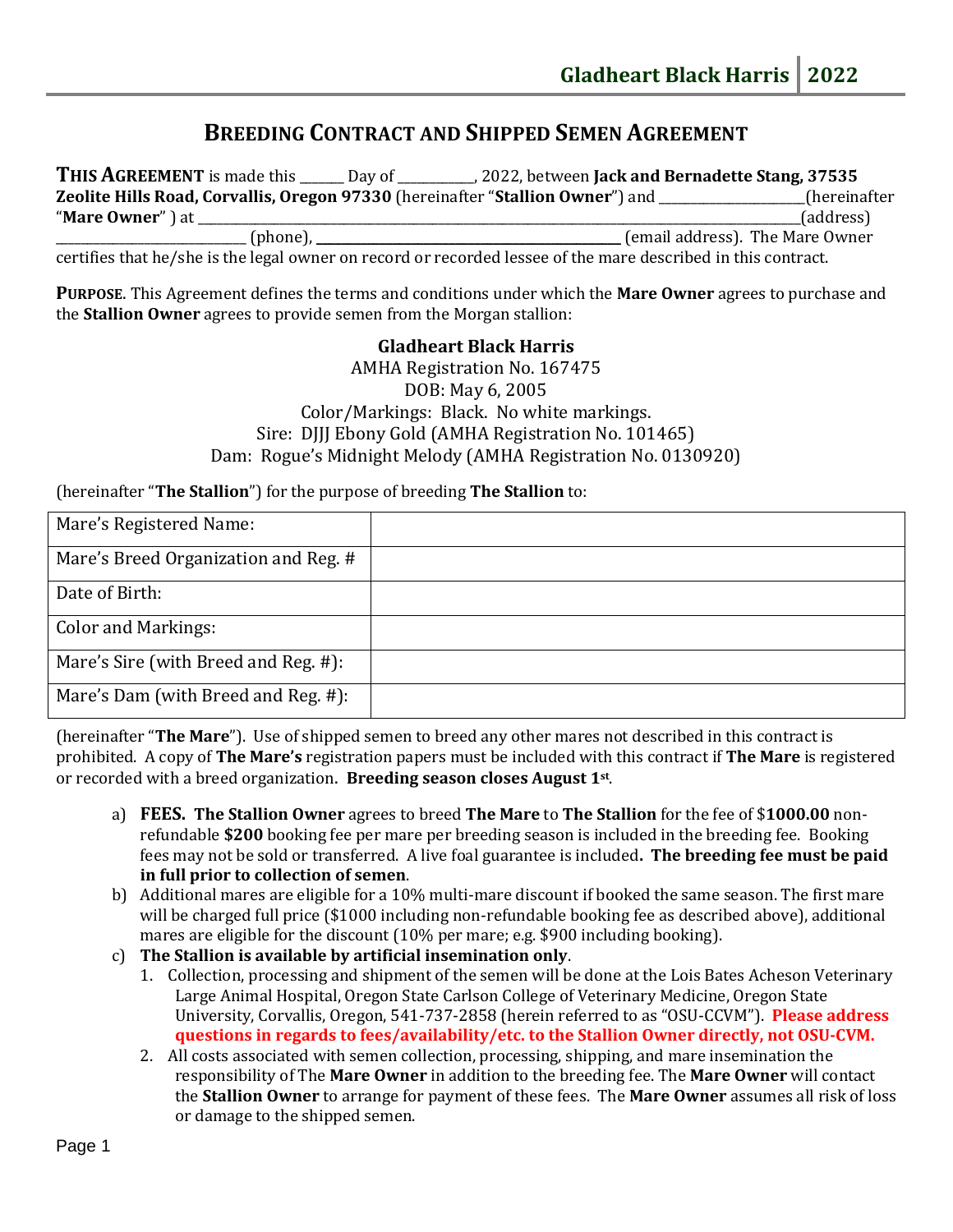3. An additional stallion transportation fee of **\$100.00** will be charged to cover time and transportation costs in addition to the breeding/booking fee for each collection in excess of three (3) estrus cycles during a breeding season, and per collection for subsequent seasons in the case of return services. Exceptions must be arranged with the **Stallion Owner** prior to collection/shipment.

# 2) **GENERAL TERMS AND CONDITIONS.**

#### a) **Collection and Breeding.**

- 1. The **Stallion Owner** shall give notice by phone, text or e-mail to the **Mare Owner** of any conflicts between **The Stallion's** competitions and breeding dates.
- 2. The **Mare Owner** agrees to notify the **Stallion Owner** on the **first day of heat/estrus of the cycle The Mare** is to be bred. The **Stallion Owner** requires a **minimum of forty-eight (48) hours** notification before estimated date of semen shipment for **The Mare**.
- 3. Collections are available from OSU-CCVM Monday-Friday with the exception of closures due to holidays or staffing limitations.
- **4.** The **Mare Owner** represents that the cooled semen shall be shipped to the following address and **contact information:**

| Recipient's Name:       |       |          |
|-------------------------|-------|----------|
| Veterinary Clinic/Farm: |       |          |
| Address:                |       |          |
|                         |       |          |
| City                    | State | Zip Code |
| Phone:                  |       |          |

- b) The **Mare Owner** agrees that breeding of **The Mare** must be done under the supervision of a licensed veterinarian whose practice includes equine reproductive services.
	- 1. **The Mare** shall be **inseminated within twenty-four (24) hours** after receipt of semen shipment and unused semen will be discarded.
	- 2. **The Mare** shall be examined by ultrasound to assess breeding status prior to requesting a shipment of semen and to confirm ovulation post insemination.
	- 3. **The Mare** shall be **confirmed in foal by ultrasound between fifteen (15) and eighteen (18) days post ovulation**.
	- 4. If **The Mare** fails to become pregnant after three (3) estrus cycles, the **Stallion Owners** shall require an examination by a licensed veterinarian to determine reproductive soundness and suitability for further breeding purposes.
	- **5. Mares with a history of difficulty establishing or maintaining a pregnancy will require a prebreeding examination before semen is shipped.**
- c) **Live Foal Guarantee**. For the purposes of this contract, a live foal is defined as one who stands and nurses. The **Stallion Owner** will not be obligated to honor the Live Foal Guarantee if the foal dies due to negligence of the **Mare Owner** or its agents or employees in the care of **The Mare** or the foal. Should the foal be born dead or die before standing and nursing, a notification must be provided to the **Stallion Owner** that includes a written statement by the licensed veterinarian attending **The Mare** that includes the reasons for the foal's death. If these terms are not met, the guarantee will become null and void.